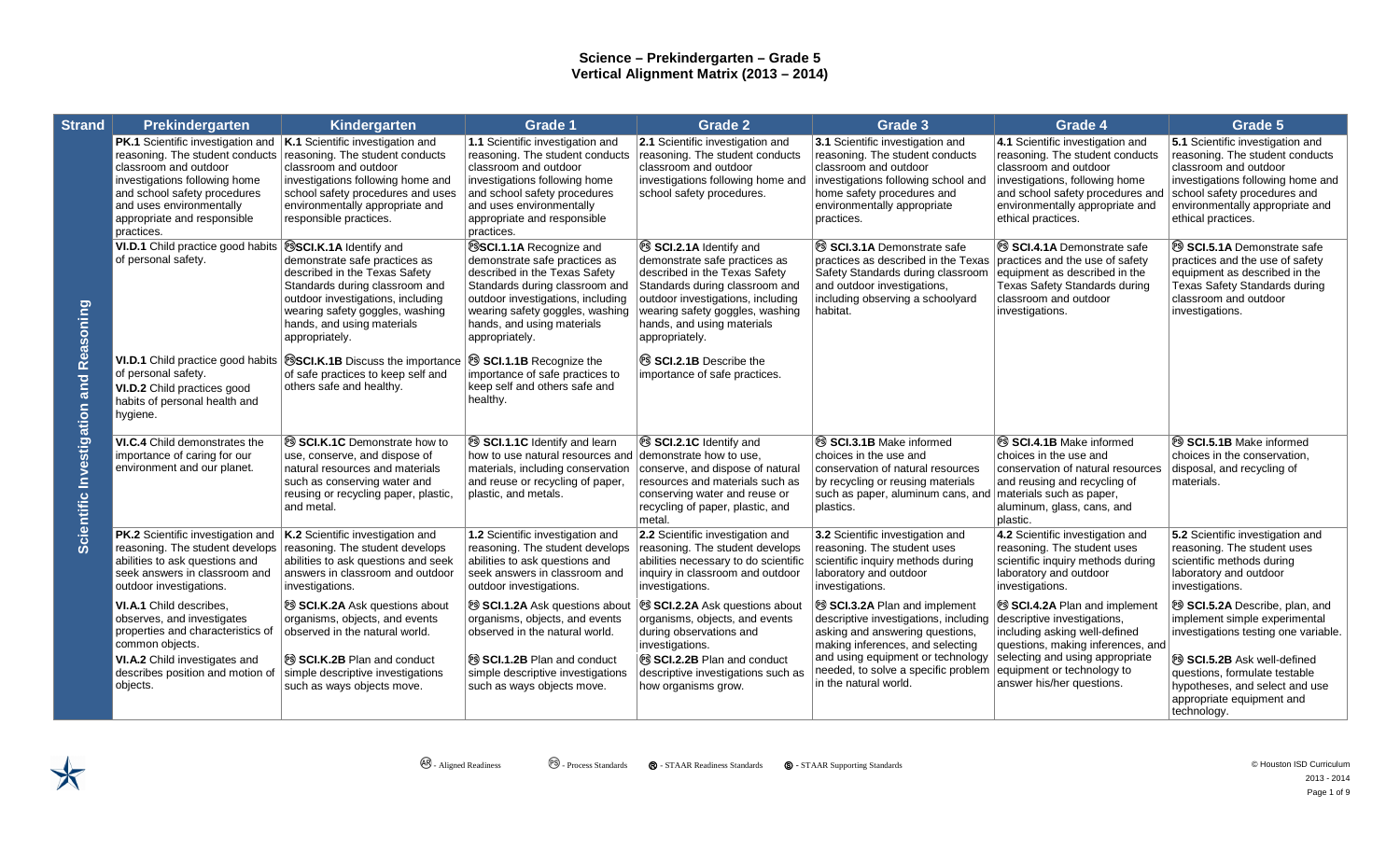| <b>Strand</b>                          | Prekindergarten                                                                                                                                                                          | Kindergarten                                                                                                                                                                                                                                                               | <b>Grade 1</b>                                                                                                                                                                                                                      | <b>Grade 2</b>                                                                                                                                                                                                                                                                          | <b>Grade 3</b>                                                                                                                                                                                                                                                                                                                                                | Grade 4                                                                                                                                                                                                                                                                                                                                                       | Grade 5                                                                                                                                                                                                                                                                                                                                                       |
|----------------------------------------|------------------------------------------------------------------------------------------------------------------------------------------------------------------------------------------|----------------------------------------------------------------------------------------------------------------------------------------------------------------------------------------------------------------------------------------------------------------------------|-------------------------------------------------------------------------------------------------------------------------------------------------------------------------------------------------------------------------------------|-----------------------------------------------------------------------------------------------------------------------------------------------------------------------------------------------------------------------------------------------------------------------------------------|---------------------------------------------------------------------------------------------------------------------------------------------------------------------------------------------------------------------------------------------------------------------------------------------------------------------------------------------------------------|---------------------------------------------------------------------------------------------------------------------------------------------------------------------------------------------------------------------------------------------------------------------------------------------------------------------------------------------------------------|---------------------------------------------------------------------------------------------------------------------------------------------------------------------------------------------------------------------------------------------------------------------------------------------------------------------------------------------------------------|
|                                        | VI.A.3 Child uses simple<br>measuring devices to learn<br>about objects. (balance, non-<br>standard measures, cups,<br>buckets, etc.).                                                   | <sup>®</sup> SCI.K.2C Collect data and make<br>observations using simple<br>equipment such as hand lenses,<br>primary balances, and non-<br>standard measurement tools.                                                                                                    | <sup>®</sup> SCI.1.2C Collect data and<br>make observations using simple<br>equipment such as hand lenses,<br>primary balances, and non-<br>standard measurement tools.                                                             | <sup>®</sup> SCI.2.2C Collect data from<br>observations using simple<br>equipment such as hand lenses,<br>primary balances, thermometers,<br>and non-standard measurement<br>tools.                                                                                                     | SCI.3.2B Collect data by<br>observing and measuring using the<br>metric system and recognize<br>differences between observed and<br>measured data.                                                                                                                                                                                                            | SCI.4.2B Collect and record<br>data by observing and measuring.<br>using the metric system, and<br>using descriptive words and<br>numerals such as labeled<br>drawings, writing, and concept<br>maps.                                                                                                                                                         | <sup>®</sup> SCI.5.2C Collect information by<br>detailed observations and<br>accurate measuring.                                                                                                                                                                                                                                                              |
|                                        | V.E.2. Child collects data and<br>organizes it in a graphic<br>representation.                                                                                                           | SCI.K.2D Record and organize<br>data and observations using<br>pictures, numbers, and words.                                                                                                                                                                               | SCI.1.2D Record and<br>organize data using pictures,<br>numbers, and words.                                                                                                                                                         | SCI.2.2D Record and organize<br>data using pictures, numbers, and<br>words.                                                                                                                                                                                                             | SCI.3.2C Construct maps,<br>graphic organizers, simple tables,<br>charts, and bar graphs using tools<br>and current technology to organize,<br>examine, and evaluate measured<br>data.                                                                                                                                                                        | SCI.4.2C Construct simple<br>tables, charts, bar graphs, and<br>maps using tools and current<br>technology to organize, examine,<br>and evaluate data.                                                                                                                                                                                                        | SCI.5.2G Construct appropriate<br>simple graphs, tables, maps, and<br>charts using technology, including<br>computers, to organize, examine,<br>and evaluate information.                                                                                                                                                                                     |
|                                        |                                                                                                                                                                                          |                                                                                                                                                                                                                                                                            |                                                                                                                                                                                                                                     |                                                                                                                                                                                                                                                                                         | <sup>®</sup> SCI.3.2D Analyze and interpret<br>patterns in data to construct<br>reasonable explanations based on<br>evidence from investigations.                                                                                                                                                                                                             | SCI.4.2D Analyze data and<br>interpret patterns to construct<br>reasonable explanations from<br>data that can be observed and<br>measured.                                                                                                                                                                                                                    | SCI.5.2D Analyze and interpret<br>information to construct<br>reasonable explanations from<br>direct observable and indirect<br>inferred evidence.                                                                                                                                                                                                            |
|                                        |                                                                                                                                                                                          |                                                                                                                                                                                                                                                                            |                                                                                                                                                                                                                                     |                                                                                                                                                                                                                                                                                         | <sup>®</sup> SCI.3.2E Demonstrate that<br>repeated investigations may<br>increase the reliability of results.                                                                                                                                                                                                                                                 | SCI.4.2E Perform repeated<br>investigations to increase the<br>reliability of results.                                                                                                                                                                                                                                                                        | SCI.5.2E Demonstrate that<br>repeated investigations may<br>increase the reliability of results.                                                                                                                                                                                                                                                              |
| Scientific Investigation and Reasoning |                                                                                                                                                                                          | <sup>®</sup> SCI.K.2E Communicate<br>observations with others about<br>simple descriptive investigations.                                                                                                                                                                  | <sup>®</sup> SCI.1.2E Communicate<br>observations and provide<br>reasons for explanations using<br>student-generated data from<br>simple descriptive investigations.                                                                | <sup>®</sup> SCI.2.2E Communicate<br>observations and justify<br>explanations using student-<br>generated data from simple<br>descriptive investigations.<br><sup>(9)</sup> SCI.2.2F Compare results of<br>investigations with what students<br>and scientists know about the<br>world. | <sup>®</sup> SCI.3.2F Communicate valid<br>conclusions supported by data in<br>writing, by drawing pictures, and<br>through verbal discussion.                                                                                                                                                                                                                | SCI.4.2F Communicate valid,<br>oral, and written results supported<br>by data.                                                                                                                                                                                                                                                                                | SCI.5.2F Communicate valid<br>conclusions in both written and<br>verbal forms.                                                                                                                                                                                                                                                                                |
|                                        | <b><sup><sup>3</sup></sup></b> PK.3 Scientific investigation<br>and reasoning. The student<br>knows that information and<br>critical thinking are used in<br>scientific problem solving. | K.3 Scientific investigation and<br>reasoning. The student knows that<br>information and critical thinking are<br>used in scientific problem solving.                                                                                                                      | 1.3 Scientific investigation and<br>reasoning. The student knows<br>that information and critical<br>thinking are used in scientific<br>problem solving.                                                                            | 2.3 Scientific investigation and<br>information and critical thinking,<br>scientific problem solving, and the<br>contributions of scientists are<br>used in making decisions.                                                                                                           | 3.3 Scientific investigation and<br>reasoning. The student knows that reasoning. The student knows that<br>information, critical thinking,<br>scientific problem solving, and the<br>contributions of scientists are used<br>in making decisions.                                                                                                             | 4.3 Scientific investigation and<br>reasoning. The student uses<br>critical thinking and scientific<br>problem solving to make informed<br>decisions.                                                                                                                                                                                                         | 5.3 Scientific investigation and<br>reasoning. The student uses<br>critical thinking and scientific<br>problem solving to make informed<br>decisions.                                                                                                                                                                                                         |
|                                        | VI.C.4 Child demonstrates the<br>importance of caring for our<br>environment and our planet.                                                                                             | SCI.K.3A Identify and explain a<br>problem such as the impact of<br>littering on the playground and<br>propose a solution in his/her own<br>words.<br><sup>®</sup> SCI.K.3B Make predictions<br>based on observable patterns in<br>nature such as the shapes of<br>leaves. | <sup>®</sup> SCI.1.3A Identify and explain<br>a problem such as finding a<br>home for a classroom pet and<br>propose a solution in his/her own<br>words.<br><sup>®</sup> SCI.1.3B Make predictions<br>based on observable patterns. | SCI.2.3A Identify and explain a<br>problem in his/her own words and<br>propose a task and solution for<br>the problem such as lack of water<br>in a habitat.<br>SCI.2.3B Make predictions<br>based on observable patterns.                                                              | SCI.3.3A In all fields of science,<br>analyze, evaluate, and critique<br>scientific explanations by using<br>empirical evidence, logical<br>reasoning, and experimental and<br>observational testing, including<br>examining all sides of scientific<br>evidence of those scientific<br>explanations, so as to encourage<br>critical thinking by the student. | SCI.4.3A In all fields of<br>science, analyze, evaluate, and<br>critique scientific explanations by<br>using empirical evidence, logical<br>reasoning, and experimental and<br>observational testing, including<br>examining all sides of scientific<br>evidence of those scientific<br>explanations, so as to encourage<br>critical thinking by the student. | SCI.5.3A In all fields of science,<br>analyze, evaluate, and critique<br>scientific explanations by using<br>empirical evidence, logical<br>reasoning, and experimental and<br>observational testing, including<br>examining all sides of scientific<br>evidence of those scientific<br>explanations, so as to encourage<br>critical thinking by the student. |

 $\bigstar$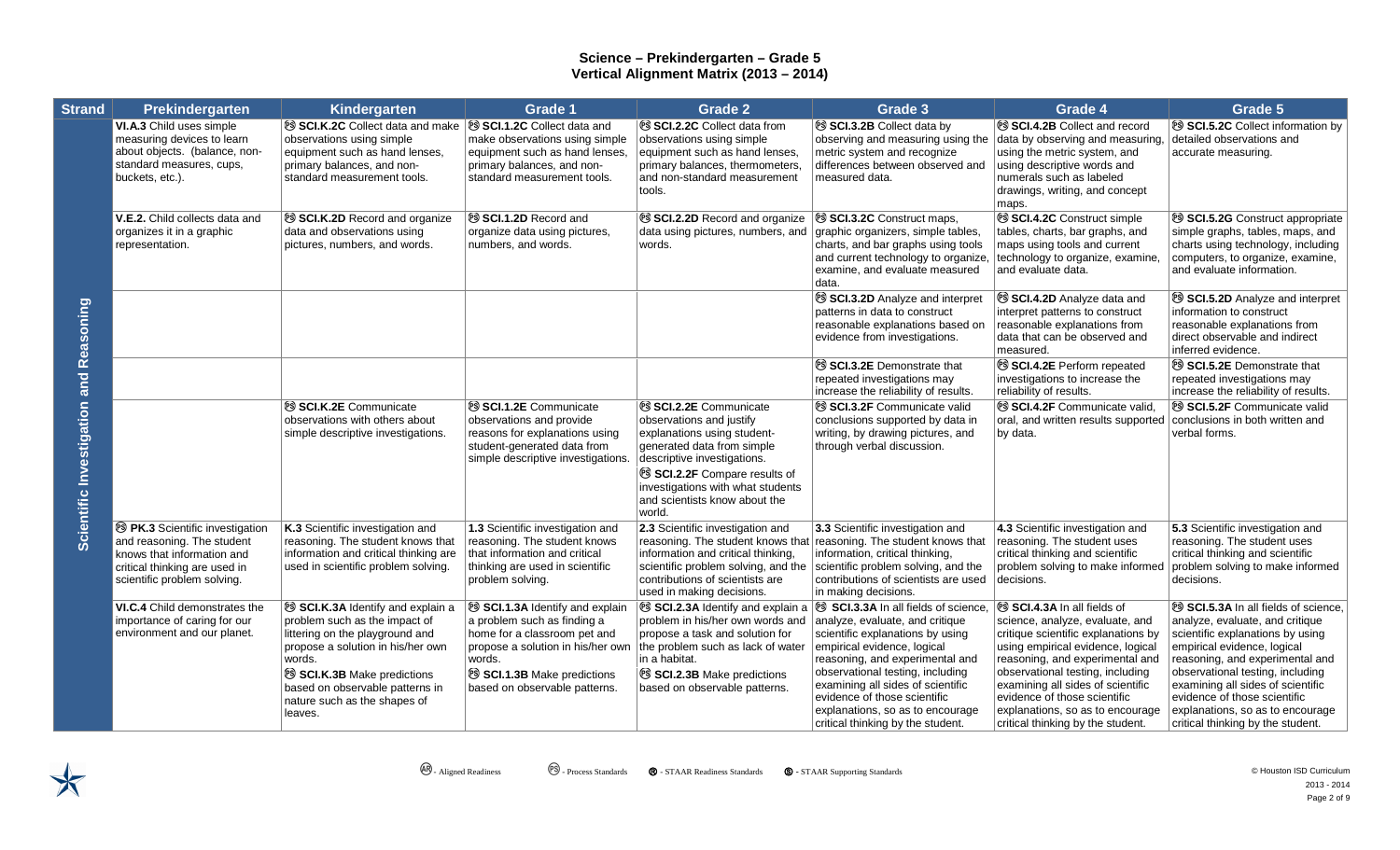| <b>Strand</b>                             | Prekindergarten                                                                                                                                                                               | Kindergarten                                                                                                                                                                                                                                                                                                                                                                                                                                                                                   | <b>Grade 1</b>                                                                                                                                                                                                                                                                                                                                                                                                                                                                                                                         | <b>Grade 2</b>                                                                                                                                                                                                                                                                                                                                                                                                                                                         | Grade 3                                                                                                                                                                                                                                                                                                                                                                                                                                                                                                                                                                             | Grade 4                                                                                                                                                                                                                                                                                                                                                                                                                                                                                                                                            | Grade 5                                                                                                                                                                                                                                                                                                                                                                                                                                                                                                                                       |
|-------------------------------------------|-----------------------------------------------------------------------------------------------------------------------------------------------------------------------------------------------|------------------------------------------------------------------------------------------------------------------------------------------------------------------------------------------------------------------------------------------------------------------------------------------------------------------------------------------------------------------------------------------------------------------------------------------------------------------------------------------------|----------------------------------------------------------------------------------------------------------------------------------------------------------------------------------------------------------------------------------------------------------------------------------------------------------------------------------------------------------------------------------------------------------------------------------------------------------------------------------------------------------------------------------------|------------------------------------------------------------------------------------------------------------------------------------------------------------------------------------------------------------------------------------------------------------------------------------------------------------------------------------------------------------------------------------------------------------------------------------------------------------------------|-------------------------------------------------------------------------------------------------------------------------------------------------------------------------------------------------------------------------------------------------------------------------------------------------------------------------------------------------------------------------------------------------------------------------------------------------------------------------------------------------------------------------------------------------------------------------------------|----------------------------------------------------------------------------------------------------------------------------------------------------------------------------------------------------------------------------------------------------------------------------------------------------------------------------------------------------------------------------------------------------------------------------------------------------------------------------------------------------------------------------------------------------|-----------------------------------------------------------------------------------------------------------------------------------------------------------------------------------------------------------------------------------------------------------------------------------------------------------------------------------------------------------------------------------------------------------------------------------------------------------------------------------------------------------------------------------------------|
| Reasoning<br>Scientific Investigation and |                                                                                                                                                                                               |                                                                                                                                                                                                                                                                                                                                                                                                                                                                                                |                                                                                                                                                                                                                                                                                                                                                                                                                                                                                                                                        |                                                                                                                                                                                                                                                                                                                                                                                                                                                                        | SCI.3.3B Draw inferences and<br>evaluate accuracy of product<br>claims found in advertisements and<br>labels such as for toys and food.                                                                                                                                                                                                                                                                                                                                                                                                                                             | <sup>®</sup> SCI.4.3B Draw inferences and<br>evaluate accuracy of services and<br>product claims found in<br>advertisements and labels such<br>as for toys, food, and sunscreen.                                                                                                                                                                                                                                                                                                                                                                   | SCI.5.3B Evaluate the<br>accuracy of the information related<br>to promotional materials for<br>products and services such as<br>nutritional labels.                                                                                                                                                                                                                                                                                                                                                                                          |
|                                           |                                                                                                                                                                                               |                                                                                                                                                                                                                                                                                                                                                                                                                                                                                                |                                                                                                                                                                                                                                                                                                                                                                                                                                                                                                                                        |                                                                                                                                                                                                                                                                                                                                                                                                                                                                        | SCI.3.3C Represent the natura<br>world using models such as<br>volcanoes or Sun, Earth, and Moon as rivers, stream tables, or fossils<br>system and identify their limitations,<br>including size, properties, and<br>materials.                                                                                                                                                                                                                                                                                                                                                    | <sup>®</sup> SCI.4.3C Represent the<br>natural world using models such<br>and identify their limitations,<br>including accuracy and size.                                                                                                                                                                                                                                                                                                                                                                                                          | SCI.5.3C Draw or develop a<br>model that represents how<br>something works or looks<br>including systems and processes<br>that cannot be seen.                                                                                                                                                                                                                                                                                                                                                                                                |
|                                           |                                                                                                                                                                                               | SCI.K.3C Explore that scientists<br>investigate different things in the<br>natural world and use tools to help<br>in their investigations.                                                                                                                                                                                                                                                                                                                                                     | SCI.1.3C Describe what<br>scientists do.                                                                                                                                                                                                                                                                                                                                                                                                                                                                                               | SCI.2.3C Identify what a<br>scientist is and explore what<br>different scientists do.                                                                                                                                                                                                                                                                                                                                                                                  | SCI.3.3D Connect grade-level<br>appropriate science concepts with<br>the history of science, science<br>careers, and contributions of<br>scientists.                                                                                                                                                                                                                                                                                                                                                                                                                                | SCI.4.3D Connect grade-level<br>appropriate science concepts with<br>the history of science, science<br>careers, and contributions of<br>scientists.                                                                                                                                                                                                                                                                                                                                                                                               | SCI.5.3D Connect grade-level<br>appropriate science concepts with<br>the history of science, science<br>careers, and contributions of<br>scientists.                                                                                                                                                                                                                                                                                                                                                                                          |
|                                           | <b>PK.4</b> Scientific investigation and<br>reasoning. The student uses<br>age-appropriate tools and<br>models to investigate the natural<br>world.                                           | K.4 Scientific investigation and<br>reasoning. The student uses age-<br>appropriate tools and models to<br>investigate the natural world.                                                                                                                                                                                                                                                                                                                                                      | 1.4 The student uses age-<br>appropriate tools and models to<br>investigate the natural world.                                                                                                                                                                                                                                                                                                                                                                                                                                         | 2.4 Scientific investigation and<br>reasoning. The student uses age-<br>appropriate tools and models to<br>investigate the natural world.                                                                                                                                                                                                                                                                                                                              | 3.4 Scientific investigation and<br>reasoning. The student knows how<br>to use a variety of tools and<br>methods to conduct science<br>inquiry.                                                                                                                                                                                                                                                                                                                                                                                                                                     | 4.4 Scientific investigation and<br>reasoning. The student knows<br>how to use a variety of tools,<br>materials, equipment, and models<br>to conduct science inquiry.                                                                                                                                                                                                                                                                                                                                                                              | 5.4 Scientific investigation and<br>reasoning. The student knows how<br>to use a variety of tools and<br>methods to conduct science<br>inquiry.                                                                                                                                                                                                                                                                                                                                                                                               |
|                                           |                                                                                                                                                                                               | <sup>®</sup> SCI.K.4A Collect information<br>using tools, including computers,<br>hand lenses, primary balances,<br>cups, bowls, magnets, collecting<br>nets, and notebooks; timing<br>devices, including clocks and<br>timers; non-standard measuring<br>items such as paper clips and<br>clothespins; weather instruments<br>such as demonstration<br>thermometers and wind socks; and<br>materials to support observations of<br>habitats of organisms such as<br>terrariums and aquariums. | SCI.1.4A Collect, record, and<br>compare information using tools,<br>including computers, hand<br>lenses, primary balances, cups,<br>bowls, magnets, collecting nets,<br>notebooks, and safety goggles;<br>timing devices, including clocks<br>and timers: non-standard<br>measuring items such as paper<br>clips and clothespins; weather<br>instruments such as classroom<br>demonstration thermometers and<br>wind socks: and materials to<br>support observations of habitats<br>of organisms such as aquariums<br>and terrariums. | SCI.2.4A Collect, record, and<br>compare information using tools,<br>including computers , hand lenses.<br>rulers, primary balances, plastic<br>beakers, magnets, collecting nets,<br>notebooks, and safety goggles;<br>timing devices, including clocks<br>and stopwatches; weather<br>instruments such as<br>thermometers, wind vanes, and<br>rain gauges; and materials to<br>support observations of habitats of<br>organisms such as terrariums and<br>aquariums. | SCI.3.4A Collect, record, and<br>analyze information using tools,<br>including microscopes, cameras<br>computers, hand lenses, metric<br>rulers, Celsius thermometers, wind<br>vanes, rain gauges, pan balances,<br>graduated cylinders, beakers,<br>spring scales, hot plates, meter<br>sticks, compasses, magnets,<br>collecting nets, notebooks, sound<br>recorders, and Sun, Earth, and<br>Moon system models; timing<br>devices, including clocks and<br>stopwatches; and materials to<br>support observation of habitats of<br>organisms such as terrariums and<br>aquariums. | SCI.4.4A Collect, record, and<br>analyze information using tools,<br>including calculators,<br>microscopes, cameras,<br>computers, hand lenses, metric<br>rulers, Celsius thermometers,<br>mirrors, spring scales, pan<br>balances, triple beam balances,<br>graduated cylinders, beakers, hot<br>plates, meter sticks, compasses<br>magnets, collecting nets, and<br>notebooks ; timing devices,<br>including clocks and stopwatches;<br>and materials to support<br>observation of habitats of<br>organisms such as terrariums and<br>aquariums. | SCI.5.4A Collect, record, and<br>analyze information using tools,<br>including calculators, microscopes,<br>cameras, computers, hand lenses,<br>metric rulers, Celsius<br>thermometers, prisms, mirrors,<br>pan balances, triple beam<br>balances, spring scales, graduated<br>cylinders, beakers, hot plates,<br>meter sticks, magnets, collecting<br>nets, and notebooks; timing<br>devices, including clocks and<br>stopwatches; and materials to<br>support observations of habitats or<br>organisms such as terrariums and<br>aquariums. |
|                                           | VI.A.1 Child describes, observes<br>and investigates properties and<br>characteristics of common<br>objects.<br>VI.B.1 Child Identifies and<br>describes the characteristics of<br>organisms. | SCI.K.4B Use senses as a tool<br>of observation to identify properties<br>and patterns of organisms, objects,<br>and events in the environment.                                                                                                                                                                                                                                                                                                                                                | <sup>®</sup> SCI.1.4B Measure and<br>compare organisms and objects<br>using non-standard units.                                                                                                                                                                                                                                                                                                                                                                                                                                        | SCI.2.4B Measure and<br>compare organisms and objects<br>using non-standard units that<br>approximate metric units.                                                                                                                                                                                                                                                                                                                                                    |                                                                                                                                                                                                                                                                                                                                                                                                                                                                                                                                                                                     |                                                                                                                                                                                                                                                                                                                                                                                                                                                                                                                                                    |                                                                                                                                                                                                                                                                                                                                                                                                                                                                                                                                               |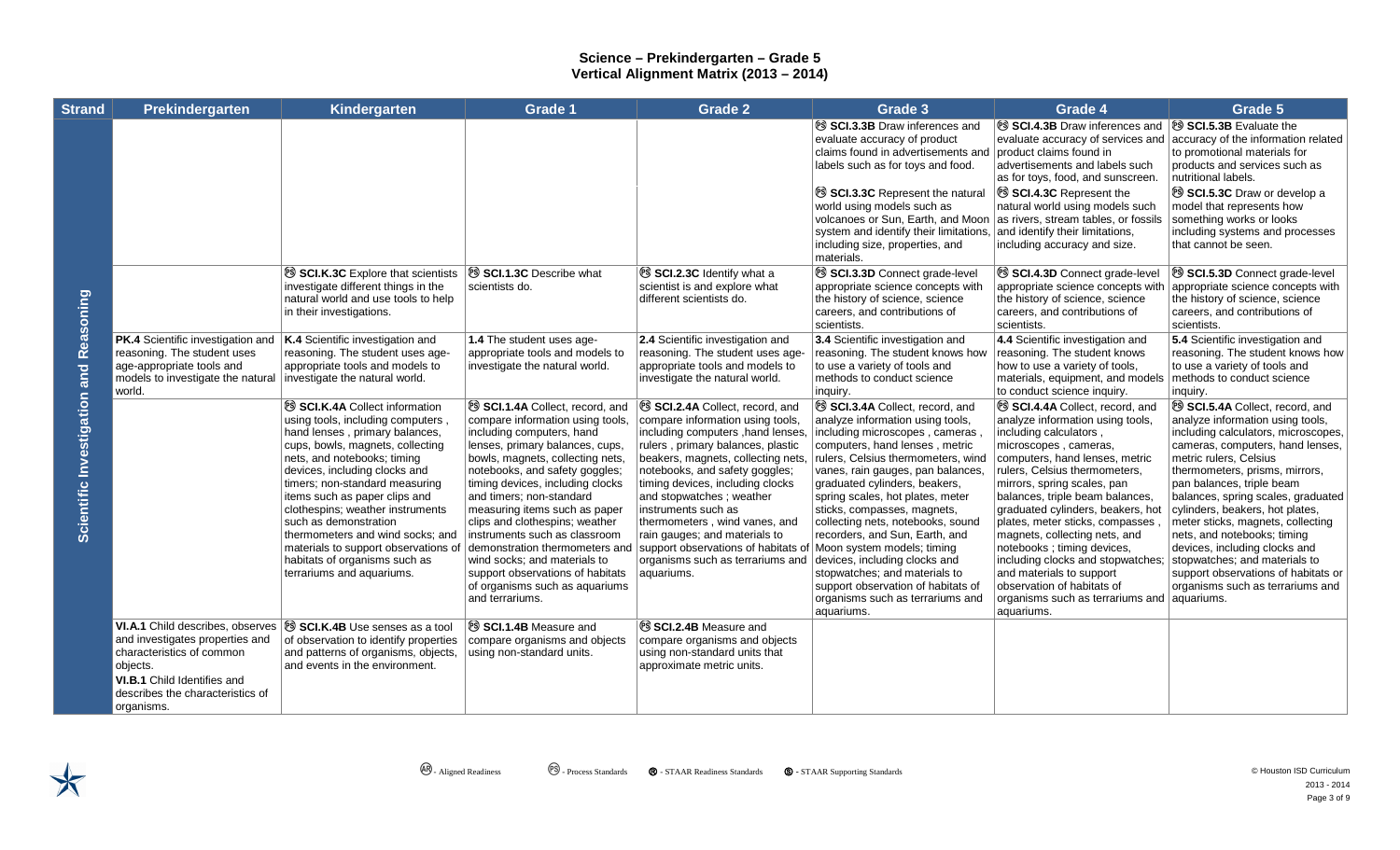| <b>Strand</b>     | Prekindergarten                                                                                                                                                                          | Kindergarten                                                                                                                                                                         | Grade 1                                                                                                                                                                                 | <b>Grade 2</b>                                                                                                                                                                                                                            | Grade 3                                                                                                                                                                                                              | Grade 4                                                                                                                                                                          | Grade 5                                                                                                                                                                               |
|-------------------|------------------------------------------------------------------------------------------------------------------------------------------------------------------------------------------|--------------------------------------------------------------------------------------------------------------------------------------------------------------------------------------|-----------------------------------------------------------------------------------------------------------------------------------------------------------------------------------------|-------------------------------------------------------------------------------------------------------------------------------------------------------------------------------------------------------------------------------------------|----------------------------------------------------------------------------------------------------------------------------------------------------------------------------------------------------------------------|----------------------------------------------------------------------------------------------------------------------------------------------------------------------------------|---------------------------------------------------------------------------------------------------------------------------------------------------------------------------------------|
|                   | VI.D.1 Child practices good<br>habits of personal safety.                                                                                                                                |                                                                                                                                                                                      |                                                                                                                                                                                         |                                                                                                                                                                                                                                           | SCI.3.4B Use safety equipment<br>as appropriate, including safety<br>goggles and gloves.                                                                                                                             | <sup>®</sup> SCI.4.4B Use safety<br>equipment as appropriate,<br>including safety goggles and<br>gloves.                                                                         | <sup>®</sup> SCI.5.4B Use safety<br>equipment, including safety<br>goggles and gloves.                                                                                                |
|                   | <b>PK.5</b> Matter and energy. The<br>student knows that objects have<br>properties and patterns.                                                                                        | K.5 Matter and energy. The student<br>knows that objects have properties<br>and patterns.                                                                                            | 1.5 Matter and energy. The<br>student knows that objects have<br>properties and patterns.                                                                                               | 2.5 Matter and energy. The<br>student knows that matter has<br>physical properties and those<br>properties determine how it is<br>described, classified, changed,<br>and used.                                                            | 3.5 Matter and energy. The student $\vert$ 4.5 Matter and energy. The<br>knows that matter has measurable<br>physical properties and those<br>properties determine how matter is<br>classified, changed, and used.   | student knows that matter has<br>measurable physical properties<br>and those properties determine<br>how matter is classified, changed,<br>and used.                             | 5.5 Matter and energy. The<br>student knows that matter has<br>measurable physical properties<br>and those properties determine<br>how matter is classified, changed,<br>and used.    |
|                   | VI.A.1 Child describes,<br>observes and investigates<br>properties and characteristics of<br>common objects.                                                                             |                                                                                                                                                                                      |                                                                                                                                                                                         | <b>SCI.2.5C</b> Demonstrate that things<br>can be done to materials to<br>change their physical properties<br>such as cutting, folding, sanding,<br>and melting.                                                                          | SCI.3.5A Measure, test, and record<br>physical properties of matter,<br>including temperature, mass,<br>magnetism, and the ability to sink<br>or float.                                                              | SCI.4.5A Measure, compare, and<br>contrast physical properties of<br>matter, including size, mass,<br>volume, states solid, liquid, gas,<br>temperature, magnetism, and the      | ® SCI.5.5A Classify matter based<br>on physical properties, including<br>mass, magnetism, physical state<br>solid, liquid, and gas, relative<br>density sinking and floating,         |
|                   | VI.A.1 Child describes,<br>observes and investigates<br>properties and characteristics of<br>common objects.<br>VI.A.3 Child uses simple<br>measuring devices to learn<br>about objects. | <b>SCI.K.5A Observe and record</b><br>properties of objects, including<br>relative size and mass, such as<br>bigger or smaller and heavier or<br>lighter, shape, color, and texture. | SCI.1.5A Classify objects by<br>observable properties of the<br>materials from which they are<br>made such as larger and smaller,<br>heavier and lighter, shape, color,<br>and texture. | SCI.2.5A Classify matter by<br>physical properties, including<br>shape, relative mass, relative<br>temperature, texture, flexibility,<br>and whether material is a solid or<br>liquid.                                                    | <b>SCI.3.5B</b> Describe and classify<br>samples of matter as solids, liquids,<br>and gases and demonstrate that<br>solids have a definite shape and<br>that liquids and gases take the<br>shape of their container. | ability to sink or float.                                                                                                                                                        | solubility in water, and the ability to<br>conduct or insulate thermal energy<br>or electric energy.                                                                                  |
| Matter and Energy | VI.A.3 Child uses simple<br>measuring devices to learn<br>about objects.                                                                                                                 | SCI.K.5B Observe, record, and<br>discuss how materials can be<br>changed by heating or cooling.                                                                                      | <b>SCI.1.5B Predict and identify</b><br>changes in materials caused by<br>heating and cooling such as ice<br>melting, water freezing, and<br>water evaporating.                         | SCI.2.5B Compare changes in<br>materials caused by heating and<br>cooling.                                                                                                                                                                | S SCI.3.5C Predict, observe, and<br>record changes in the state of<br>matter caused by heating or<br>cooling.                                                                                                        | <b>SCI.4.5B Predict the changes</b><br>caused by heating and cooling<br>such as ice becoming liquid water<br>and condensation forming on the<br>outside of a glass of ice water. | SCI.5.5B Identify the boiling<br>and freezing/melting points of<br>water on the Celsius scale.                                                                                        |
|                   |                                                                                                                                                                                          |                                                                                                                                                                                      |                                                                                                                                                                                         |                                                                                                                                                                                                                                           | <b>SCI.3.5D</b> Explore and recognize<br>that a mixture is created when two<br>materials are combined such as<br>gravel and sand and metal and<br>plastic paper clips.                                               | SCI.4.5C Compare and contrast a<br>variety of mixtures and solutions<br>such as rocks in sand, sand in<br>water, or sugar in water.                                              | SCI.5.5C Demonstrate that<br>some mixtures maintain physical<br>properties of their ingredients such<br>as iron filings and sand.                                                     |
|                   |                                                                                                                                                                                          |                                                                                                                                                                                      |                                                                                                                                                                                         |                                                                                                                                                                                                                                           |                                                                                                                                                                                                                      |                                                                                                                                                                                  | S SCI.5.5D Identify changes that<br>can occur in the physical<br>properties of the ingredients of<br>solutions such as dissolving salt in<br>water or adding lemon juice to<br>water. |
|                   |                                                                                                                                                                                          |                                                                                                                                                                                      |                                                                                                                                                                                         | SCI.2.5D Combine materials that<br>when put together can do things<br>that they cannot do by themselves<br>such as building a tower or a<br>bridge and justify the selection of<br>those materials based on their<br>physical properties. |                                                                                                                                                                                                                      |                                                                                                                                                                                  |                                                                                                                                                                                       |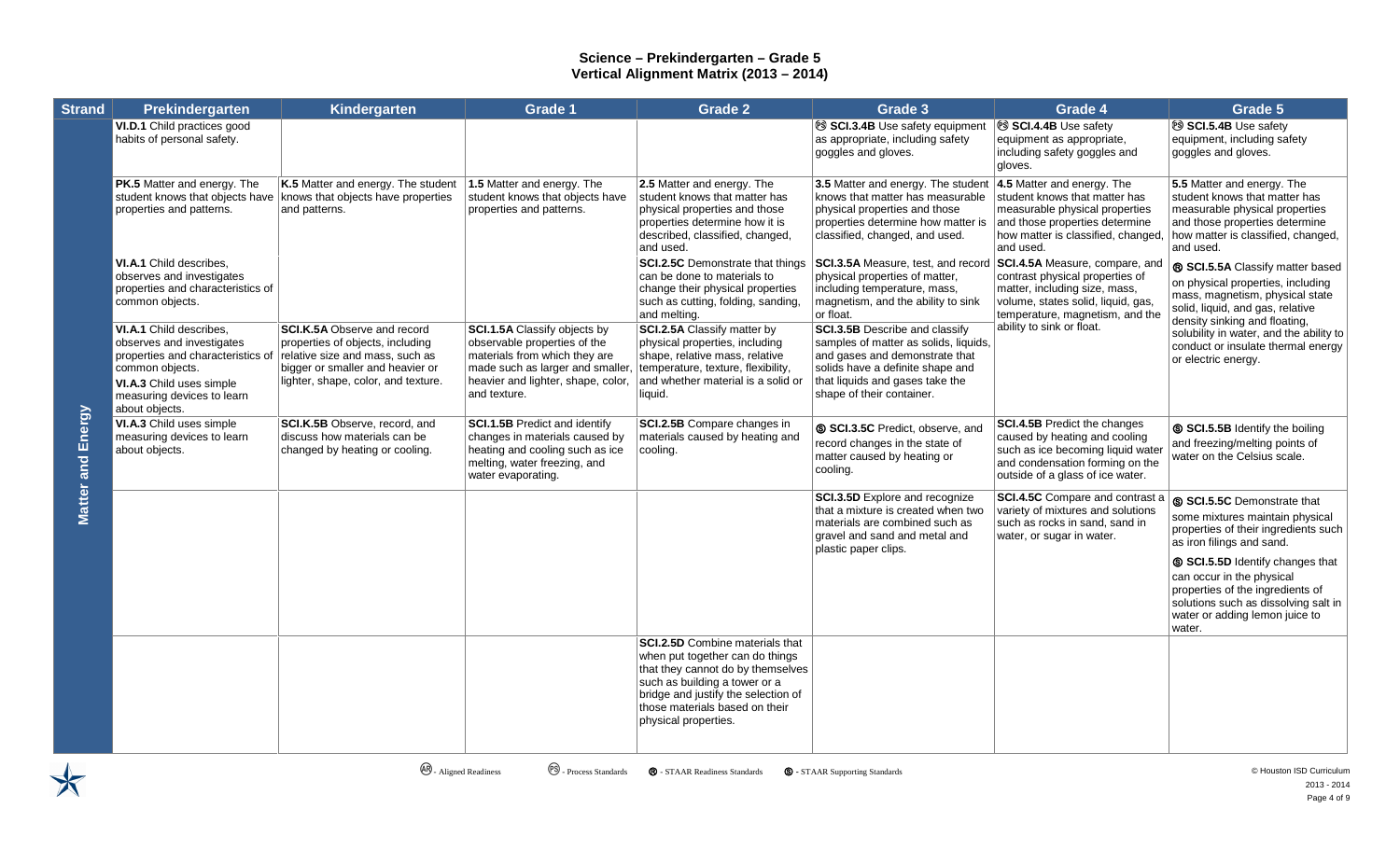| <b>Strand</b>                      | Prekindergarten                                                                                                                                 | Kindergarten                                                                                                                                                                                                         | Grade 1                                                                                                                                                 | Grade 2                                                                                                                                                                                                                                    | Grade 3                                                                                                                                                                                     | Grade 4                                                                                                                                                                                                | Grade 5                                                                                                                                                                                                                                                                                                                                                                                                                                                          |
|------------------------------------|-------------------------------------------------------------------------------------------------------------------------------------------------|----------------------------------------------------------------------------------------------------------------------------------------------------------------------------------------------------------------------|---------------------------------------------------------------------------------------------------------------------------------------------------------|--------------------------------------------------------------------------------------------------------------------------------------------------------------------------------------------------------------------------------------------|---------------------------------------------------------------------------------------------------------------------------------------------------------------------------------------------|--------------------------------------------------------------------------------------------------------------------------------------------------------------------------------------------------------|------------------------------------------------------------------------------------------------------------------------------------------------------------------------------------------------------------------------------------------------------------------------------------------------------------------------------------------------------------------------------------------------------------------------------------------------------------------|
|                                    | PK.6 Force, motion, and energy.<br>The student knows that energy,<br>force, and motion are related<br>and are a part of their everyday<br>life. | $K.6$ Force, motion, and energy. The 1.6 Force, motion, and energy.<br>student knows that energy, force,<br>and motion are related and are a<br>part of their everyday life.                                         | The student knows that force.<br>motion, and energy are related<br>and are a part of everyday life.                                                     | 2.6 Force, motion, and energy.<br>The student knows that forces<br>cause change and energy exists<br>in many forms.                                                                                                                        | 3.6 Force, motion, and energy. The 4.6 Force, motion, and energy.<br>student knows that forces cause<br>change and that energy exists in<br>many forms.                                     | The student knows that energy<br>exists in many forms and can be<br>observed in cycles, patterns, and<br>systems.                                                                                      | 5.6 Force, motion, and energy.<br>The student knows that energy<br>occurs in many forms and can be<br>observed in cycles, patterns, and<br>systems.                                                                                                                                                                                                                                                                                                              |
| Energy<br>and<br>Motion,<br>Force, | VI.A.1 Child describes, observes<br>and investigates properties and<br>characteristics of common<br>objects.                                    | <b>SCI.K.6B</b> Explore interactions<br>between magnets and various<br>materials.                                                                                                                                    | <b>SCI.1.6B</b> Predict and describe<br>how a magnet can be used to<br>push or pull an object.                                                          | <b>SCI.2.6B</b> Observe and identify<br>how magnets are used in<br>everyday life.                                                                                                                                                          | <b>SCI.3.6C</b> Observe forces such as<br>magnetism and gravity acting on<br>objects.                                                                                                       | <b>SCI.4.6D</b> Design an experiment to<br>test the effect of force on an<br>object such as a push or a pull.<br>gravity, friction, or magnetism.                                                      | S SCI.5.6D Design an experiment<br>that tests the effect of force on an<br>object.                                                                                                                                                                                                                                                                                                                                                                               |
|                                    |                                                                                                                                                 | <b>SCI.K.6C</b> Observe and describe the <b>SCI.1.6C</b> Describe the change in<br>location of an object in relation to<br>another such as above, below,<br>behind, in front of, and beside.                         | the location of an object such as<br>closer to, nearer to, and farther<br>from.                                                                         | SCI.2.6C Trace the changes in<br>the position of an object over time<br>such as a cup rolling on the floor<br>and a car rolling down a ramp.                                                                                               | S SCI.3.6B Demonstrate and<br>observe how position and motion<br>can be changed by pushing and<br>pulling objects to show work being<br>done such as swings, balls,<br>pulleys, and wagons. |                                                                                                                                                                                                        |                                                                                                                                                                                                                                                                                                                                                                                                                                                                  |
|                                    | VI.A.2 Child investigates and<br>describes position and motion of<br>objects.                                                                   | <b>SCI.K.6D</b> Observe and describe the <b>SCI.1.6D</b> Demonstrate and<br>ways that objects can move such<br>as in a straight line, zigzag, up and<br>down, back and forth, round and<br>round, and fast and slow. | record the ways that objects can<br>move such as in a straight line,<br>zig zag, up and down, back and<br>forth, round and round, and fast<br>and slow. | <b>SCI.2.6D</b> Compare patterns of<br>movement of objects such as<br>sliding, rolling, and spinning.                                                                                                                                      |                                                                                                                                                                                             |                                                                                                                                                                                                        |                                                                                                                                                                                                                                                                                                                                                                                                                                                                  |
|                                    | VI.A.4 Child investigates and<br>describes sources of energy<br>including light, heat, and<br>electricity.                                      | <b>SCI.K.6A</b> Use the five senses to<br>explore different forms of energy<br>such as light, heat, and sound.                                                                                                       | SCI.1.6A Identify and discuss<br>how different forms of energy<br>such as light, heat, and sound<br>are important to everyday life.                     | <b>SCI.2.6A</b> Investigate the effects<br>on an object by increasing or<br>decreasing amounts of light, heat,<br>and sound energy such as how<br>the color of an object appears<br>different in dimmer light or how<br>heat melts butter. | <b>SCI.3.6A</b> Explore different forms of<br>energy, including mechanical, light,<br>sound, and heat/thermal in<br>everyday life.                                                          | <b>SCI.4.6B</b> Differentiate between<br>conductors and insulators.<br><b>SCI.4.6A Differentiate among</b><br>forms of energy, including<br>mechanical, sound, electrical,<br>light, and heat/thermal. | ® SCI.5.6A Explore the uses of<br>energy, including mechanical,<br>light, thermal, electrical, and sound<br>energy.<br>® SCI.5.6C Demonstrate that light<br>travels in a straight line until it<br>strikes an object or travels through<br>one medium to another and<br>demonstrate that light can be<br>reflected such as the use of<br>mirrors or other shiny surfaces and<br>refracted such as the appearance<br>of an object when observed<br>through water. |
|                                    |                                                                                                                                                 |                                                                                                                                                                                                                      |                                                                                                                                                         |                                                                                                                                                                                                                                            |                                                                                                                                                                                             | <b>SCI.4.6C</b> Demonstrate that<br>electricity travels in a closed path.<br>creating an electrical circuit, and<br>explore an electromagnetic field.                                                  | ® SCI.5.6B Demonstrate that the<br>flow of electricity in circuits<br>requires a complete path through<br>which an electric current can pass<br>and can produce light, heat, and<br>sound.                                                                                                                                                                                                                                                                       |
|                                    |                                                                                                                                                 | <b>AB</b> - Aligned Readiness                                                                                                                                                                                        | <sup>(PS)</sup> Process Standards                                                                                                                       | <b>R</b> - STAAR Readiness Standards                                                                                                                                                                                                       | <b>S</b> - STAAR Supporting Standards                                                                                                                                                       |                                                                                                                                                                                                        | C Houston ISD Curriculum<br>2013 - 2014                                                                                                                                                                                                                                                                                                                                                                                                                          |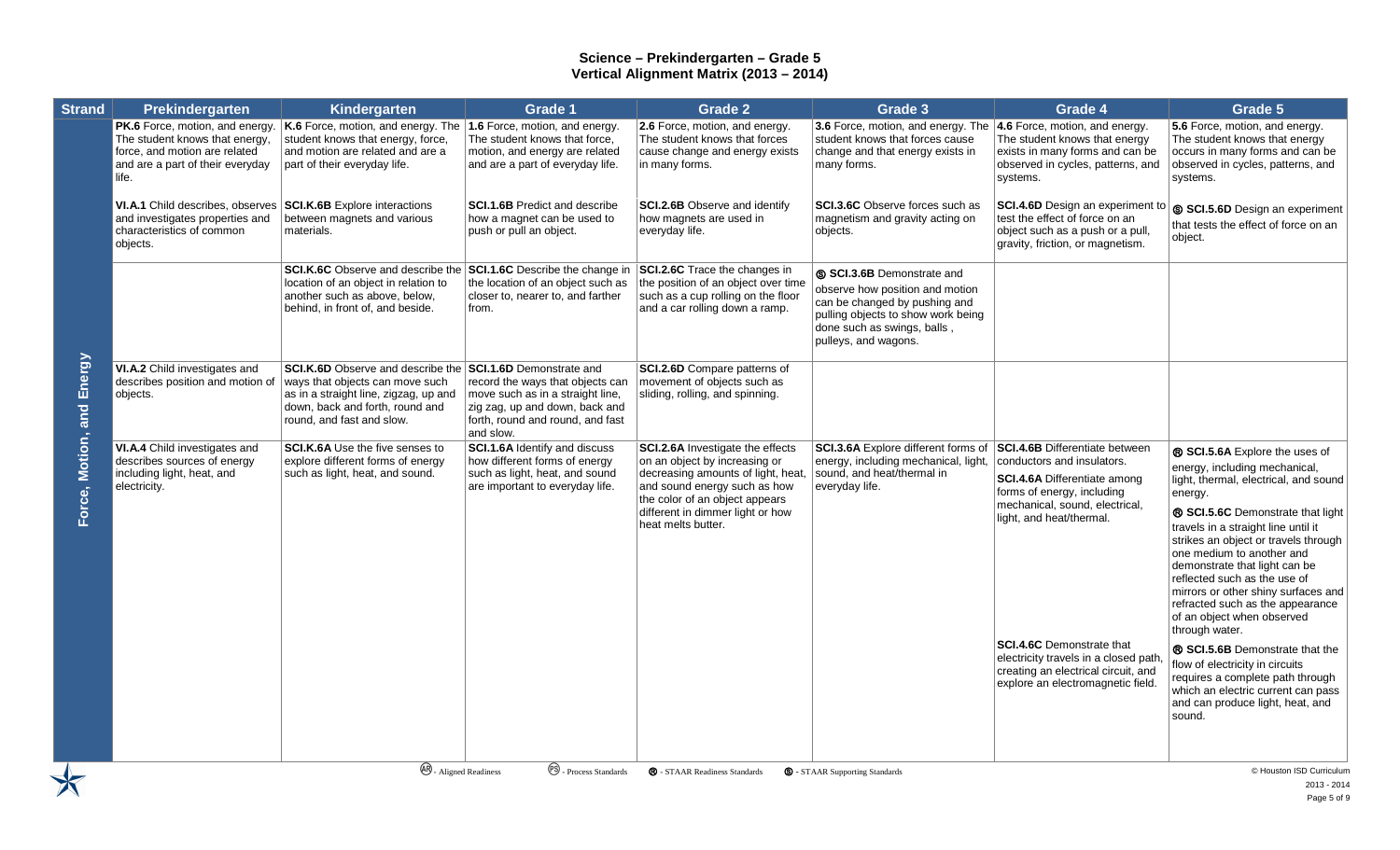| <b>Strand</b>           | Prekindergarten                                                                                                                                                              | Kindergarten                                                                                                                                                                                        | <b>Grade 1</b>                                                                                                                                                                                                            | <b>Grade 2</b>                                                                                                                                                                     | Grade 3                                                                                                                                                                                            | Grade 4                                                                                                                                                                                                                          | Grade 5                                                                                                                                                      |
|-------------------------|------------------------------------------------------------------------------------------------------------------------------------------------------------------------------|-----------------------------------------------------------------------------------------------------------------------------------------------------------------------------------------------------|---------------------------------------------------------------------------------------------------------------------------------------------------------------------------------------------------------------------------|------------------------------------------------------------------------------------------------------------------------------------------------------------------------------------|----------------------------------------------------------------------------------------------------------------------------------------------------------------------------------------------------|----------------------------------------------------------------------------------------------------------------------------------------------------------------------------------------------------------------------------------|--------------------------------------------------------------------------------------------------------------------------------------------------------------|
|                         | PK.7 Earth and space. The<br>student knows that the natural<br>world includes earth materials.                                                                               | K.7 Earth and space. The student<br>knows that the natural world<br>includes earth materials.                                                                                                       | 1.7 Earth and space. The student<br>knows that the natural world<br>includes rocks, soil, and water<br>that can be observed in cycles,<br>patterns, and systems.                                                          | 2.7 Earth and space. The student<br>knows that the natural world<br>includes earth materials.                                                                                      | 3.7 Earth and space. The student<br>knows that Earth consists of natural<br>resources and its surface is<br>constantly changing.                                                                   | 4.7 Earth and space. The<br>students know that Earth consists<br>of useful resources and its<br>surface is constantly changing.                                                                                                  | 5.7 Earth and space. The student<br>knows Earth's surface is<br>constantly changing and consists<br>of useful resources.                                     |
|                         | VI.C.1 Child Identifies,<br>compares, discusses earth<br>materials and their properties<br>and uses.                                                                         | SCI.K.7A Observe, describe,<br>compare, and sort rocks by size,<br>shape, color, and texture.                                                                                                       | SCI.1.7A Observe, compare,<br>describe, and sort components of<br>soil by size, texture, and color.                                                                                                                       | <b>SCI.2.7A Observe and describe</b><br>rocks by size, texture, and color.                                                                                                         | SCI.3.7A Explore and record how<br>soils are formed by weathering of<br>rock and the decomposition of plant<br>and animal remains.                                                                 | SCI.4.7A Examine properties<br>of soils, including color and<br>texture, capacity to retain water,<br>and ability to support the growth<br>of plants.                                                                            |                                                                                                                                                              |
|                         |                                                                                                                                                                              |                                                                                                                                                                                                     |                                                                                                                                                                                                                           |                                                                                                                                                                                    | SCI.3.7C Identify and compare<br>different landforms, including<br>mountains, hills, valleys, and<br>plains.                                                                                       | <b>SCI.4.7B Observe and identify</b><br>slow changes to Earth's surface<br>caused by weathering, erosion,<br>and deposition from water, wind,<br>and ice.                                                                        | ® SCI.5.7B Recognize how<br>landforms such as deltas,<br>canyons, and sand dunes are the<br>result of changes to Earth's<br>surface by wind, water, and ice. |
|                         |                                                                                                                                                                              |                                                                                                                                                                                                     |                                                                                                                                                                                                                           |                                                                                                                                                                                    | SCI.3.7B Investigate rapid<br>changes in Earth's surface such as<br>volcanic eruptions, earthquakes,<br>and landslides.                                                                            |                                                                                                                                                                                                                                  |                                                                                                                                                              |
| Earth and Space Science | <b>VI.C.1</b> Child Identifies,<br>compares, discusses earth<br>materials and their properties<br>and uses.                                                                  | <b>SCI.K.7B Observe and describe</b><br>physical properties of natural<br>sources of water, including color<br>and clarity.<br>SCI.K.7C Give examples of ways<br>rocks, soil, and water are useful. | SCI.1.7B Identify and describe a<br>variety of natural sources of<br>water, including streams, lakes,<br>and oceans.<br><b>SCI.1.7C</b> Gather evidence of<br>how rocks, soil, and water help to<br>make useful products. | <b>SCI.2.7B Identify and compare</b><br>the properties of natural sources<br>of freshwater and saltwater.<br><b>SCI.2.7C</b> Distinguish between<br>natural and manmade resources. | <b>SCI.3.7D Explore the</b><br>characteristics of natural resources<br>that make them useful in products<br>and materials such as clothing and<br>furniture and how resources may<br>be conserved. | S SCI.4.7C Identify and classify<br>Earth's renewable resources,<br>including air, plants, water, and<br>animals: and nonrenewable<br>resources, including coal, oil, and<br>natural gas; and the importance of<br>conservation. | ® SCI.5.7C Identify alternative<br>energy resources such as wind,<br>solar, hydroelectric, geothermal,<br>and biofuels.                                      |
|                         |                                                                                                                                                                              |                                                                                                                                                                                                     |                                                                                                                                                                                                                           |                                                                                                                                                                                    |                                                                                                                                                                                                    |                                                                                                                                                                                                                                  | ® SCI.5.7A Explore the<br>processes that led to the formation<br>of sedimentary rocks and fossil<br>fuels.                                                   |
|                         |                                                                                                                                                                              |                                                                                                                                                                                                     |                                                                                                                                                                                                                           |                                                                                                                                                                                    |                                                                                                                                                                                                    |                                                                                                                                                                                                                                  | SCI.5.7D Identify fossils as<br>evidence of past living organisms<br>and the nature of the<br>environments at the time using<br>models.                      |
|                         | <b>PK.8</b> Earth and space. The<br>student knows that there are<br>recognizable patterns in the<br>natural world and among objects among objects in the sky.<br>in the sky. | K.8 Earth and space. The student<br>knows that there are recognizable<br>patterns in the natural world and                                                                                          | 1.8 Earth and space. The student 2.8 Earth and space. The student<br>knows that the natural world<br>includes the air around us and<br>objects in the sky.                                                                | knows that there are recognizable<br>patterns in the natural world and<br>among objects in the sky.                                                                                | 3.8 Earth and space. The student<br>knows there are recognizable<br>patterns in the natural world and<br>among objects in the sky.                                                                 | 4.8 Earth and space. The student<br>knows that there are recognizable<br>patterns in the natural world and<br>among the Sun, Earth, and Moon<br>system.                                                                          | 5.8 Earth and space. The student<br>knows that there are recognizable<br>patterns in the natural world and<br>among the Sun, Earth, and Moon<br>system.      |

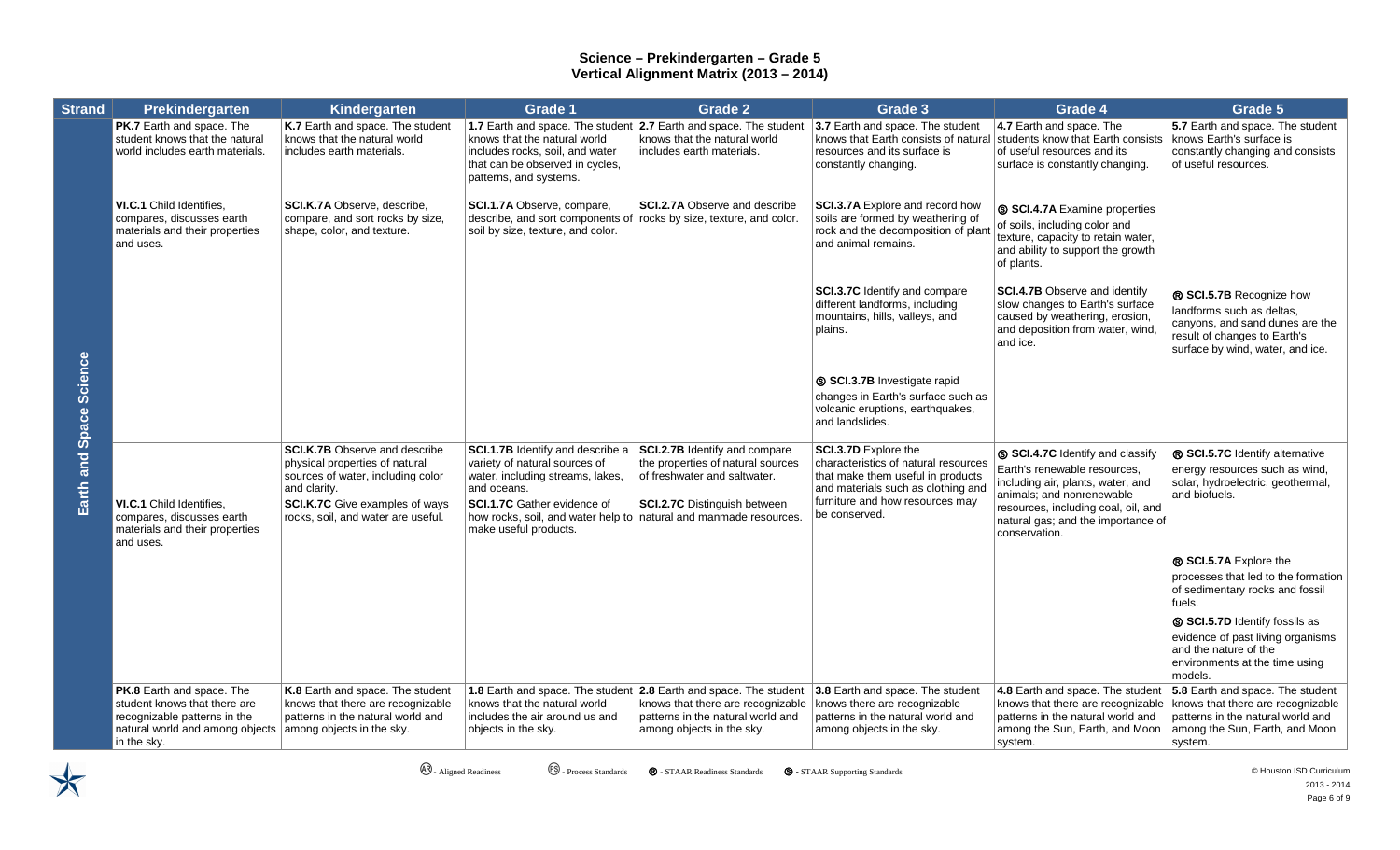| <b>Strand</b>                         | Prekindergarten                                                                                                                                                                           | Kindergarten                                                                                                                                                                                                                                       | <b>Grade 1</b>                                                                                                                                                                                                                                              | <b>Grade 2</b>                                                                                                                                                                                                                                                                                                                                 | Grade 3                                                                                                                                                                                                            | Grade 4                                                                                                                                                                                                                             | Grade 5                                                                                                                                                                                 |
|---------------------------------------|-------------------------------------------------------------------------------------------------------------------------------------------------------------------------------------------|----------------------------------------------------------------------------------------------------------------------------------------------------------------------------------------------------------------------------------------------------|-------------------------------------------------------------------------------------------------------------------------------------------------------------------------------------------------------------------------------------------------------------|------------------------------------------------------------------------------------------------------------------------------------------------------------------------------------------------------------------------------------------------------------------------------------------------------------------------------------------------|--------------------------------------------------------------------------------------------------------------------------------------------------------------------------------------------------------------------|-------------------------------------------------------------------------------------------------------------------------------------------------------------------------------------------------------------------------------------|-----------------------------------------------------------------------------------------------------------------------------------------------------------------------------------------|
| Earth and Space Science               | VI.C.3 Child observes and<br>describes what happens during<br>changes in the earth and sky.                                                                                               | SCI.K.8A Observe and describe<br>weather changes from day to day<br>and over seasons.                                                                                                                                                              | SCI.1.8A Record weather<br>information, including relative<br>temperature, such as hot or cold,<br>clear or cloudy, calm or windy,<br>and rainy or icy.<br><b>SCI.1.8D</b> Demonstrate that air is<br>all around us and observe that<br>wind is moving air. | SCI.2.8A Measure, record, and<br>graph weather information,<br>including temperature, wind<br>conditions, precipitation, and<br>cloud coverage, in order to identify<br>patterns in the data.<br>SCI.2.8B Identify the importance<br>of weather and seasonal<br>information to make choices in<br>clothing, activities, and<br>transportation. | SCI.3.8A Observe, measure,<br>record, and compare day-to-day<br>weather changes in different<br>locations at the same time that<br>include air temperature, wind<br>direction, and precipitation.                  | S SCI.4.8A Measure and record<br>changes in weather and make<br>predictions using weather maps,<br>weather symbols, and a map key.                                                                                                  | S SCI.5.8A Differentiate between<br>weather and climate.                                                                                                                                |
|                                       |                                                                                                                                                                                           |                                                                                                                                                                                                                                                    |                                                                                                                                                                                                                                                             | SCI.2.8C Explore the processes in<br>the water cycle, including<br>evaporation, condensation, and<br>precipitation, as connected to<br>weather conditions.                                                                                                                                                                                     |                                                                                                                                                                                                                    | <b>S SCI.4.8B</b> Describe and<br>illustrate the continuous<br>movement of water above and on<br>the surface of Earth through the<br>water cycle and explain the role of<br>the Sun as a major source of<br>energy in this process. | SCI.5.8B Explain how the Sun<br>and the ocean interact in the water<br>cycle.                                                                                                           |
|                                       | VI.C.2 Child identifies,<br>observes, and discusses objects<br>in the sky (clouds, sun, stars,<br>moon).                                                                                  | SCI.K.8C Observe, describe, and<br>illustrate objects in the sky such as<br>the clouds, Moon, and stars,<br>including the Sun.<br>SCI.K.8B Identify events that have<br>repeating patterns, including<br>seasons of the year and day and<br>night. | <b>SCI.1.8B</b> Observe and record<br>changes in the appearance of<br>objects in the sky such as clouds,<br>the Moon, and stars, including<br>the Sun.<br>SCI.1.8C Identify characteristics<br>of the seasons of the year and<br>day and night.             | SCI.2.8D Observe, describe, and<br>record patterns of objects in the<br>sky, including the appearance of<br>the Moon.                                                                                                                                                                                                                          | SCI.3.8C Construct models that<br>demonstrate the relationship of the<br>Sun, Earth, and Moon, including<br>orbits and positions.                                                                                  | SCI.4.8C Collect and analyze<br>data to identify sequences and<br>predict patterns of change in<br>shadows, tides, seasons, and the<br>observable appearance of the<br>Moon over time.                                              | ® SCI.5.8C Demonstrate that<br>Earth rotates on its axis once<br>approximately every 24 hours<br>causing the day/night cycle and<br>the apparent movement of the Sun<br>across the sky. |
|                                       |                                                                                                                                                                                           |                                                                                                                                                                                                                                                    |                                                                                                                                                                                                                                                             |                                                                                                                                                                                                                                                                                                                                                | <b>SCI.3.8B</b> Describe and illustrate<br>the Sun as a star composed of<br>gases that provides light and heat<br>energy for the water cycle.                                                                      |                                                                                                                                                                                                                                     | S SCI.5.8D Identify and compare<br>the physical characteristics of the<br>Sun, Earth, and Moon.                                                                                         |
|                                       |                                                                                                                                                                                           |                                                                                                                                                                                                                                                    |                                                                                                                                                                                                                                                             |                                                                                                                                                                                                                                                                                                                                                | SCI.3.8D Identify the planets in<br>Earth's solar system and their<br>position in relation to the Sun.                                                                                                             |                                                                                                                                                                                                                                     |                                                                                                                                                                                         |
|                                       | <b>PK.9</b> Organisms and<br>environments. The student<br>knows that plants and animals<br>have basic needs and depend<br>on the living and nonliving things<br>around them for survival. | K.9 Organisms and environments.<br>The student knows that plants and<br>animals have basic needs and<br>depend on the living and nonliving<br>things around them for survival.                                                                     | 1.9 Organisms and<br>environments. The student<br>knows that the living environment<br>is composed of relationships<br>between organisms and the life<br>cycles that occur.                                                                                 | 2.9 Organisms and environments.<br>The student knows that living<br>organisms have basic needs that<br>must be met for them to survive<br>within their environment.                                                                                                                                                                            | 3.9 Organisms and environments.<br>The student knows that organisms<br>have characteristics that help them<br>survive and can describe patterns,<br>cycles, systems, and relationships<br>within the environments. | 4.9 Organisms and environments. $ 5.9$ Organisms and environments.<br>The student knows and<br>within an ecosystem interact with<br>one another and with their<br>environment.                                                      | The student knows that there are<br>understands that living organisms relationships, systems, and cycles<br>within environments.                                                        |
| <b>Organisms and<br/>Environments</b> | VI.B.2 Child describe life cycles<br>of organisms.                                                                                                                                        | <b>SCI.K.9A Differentiate between</b><br>living and nonliving things based<br>upon whether they have basic<br>needs and produce offspring.                                                                                                         | SCI.1.9A Sort and classify living<br>and nonliving things based upon<br>whether or not they have basic<br>needs and produce offspring.                                                                                                                      | SCI.2.9A Identify the basic needs<br>of plants and animals.                                                                                                                                                                                                                                                                                    |                                                                                                                                                                                                                    |                                                                                                                                                                                                                                     |                                                                                                                                                                                         |

 $\bigtimes$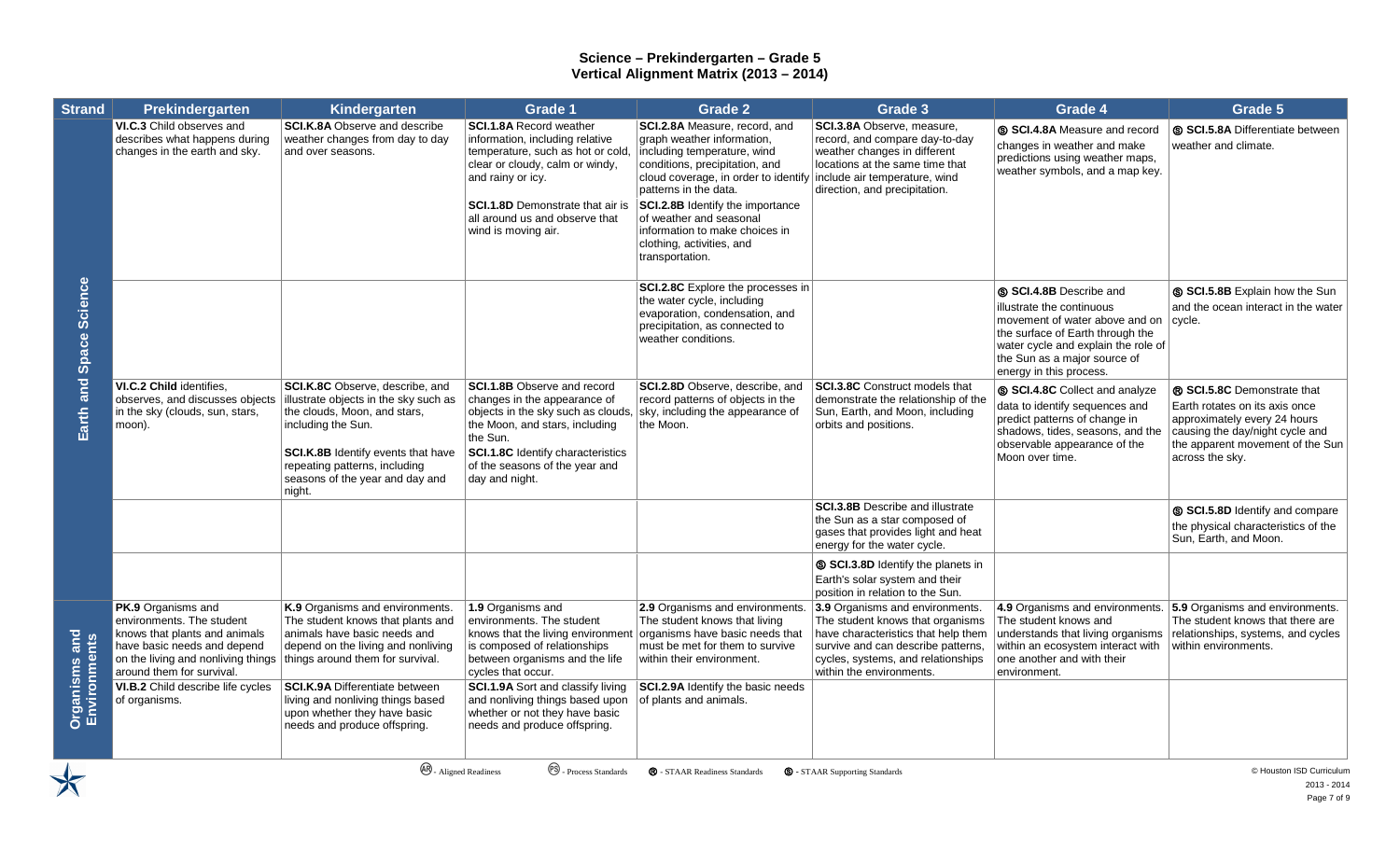| <b>Strand</b>                     | Prekindergarten                                                                                                                                                                                     | Kindergarten                                                                                                                                                                                | <b>Grade 1</b>                                                                                                                                                                                                                                                                                                                           | <b>Grade 2</b>                                                                                                                                                                                         | Grade 3                                                                                                                                                                                                                                                                                                                          | Grade 4                                                                                                                                                                                                            | Grade 5                                                                                                                                                                                                                                                                                                                              |
|-----------------------------------|-----------------------------------------------------------------------------------------------------------------------------------------------------------------------------------------------------|---------------------------------------------------------------------------------------------------------------------------------------------------------------------------------------------|------------------------------------------------------------------------------------------------------------------------------------------------------------------------------------------------------------------------------------------------------------------------------------------------------------------------------------------|--------------------------------------------------------------------------------------------------------------------------------------------------------------------------------------------------------|----------------------------------------------------------------------------------------------------------------------------------------------------------------------------------------------------------------------------------------------------------------------------------------------------------------------------------|--------------------------------------------------------------------------------------------------------------------------------------------------------------------------------------------------------------------|--------------------------------------------------------------------------------------------------------------------------------------------------------------------------------------------------------------------------------------------------------------------------------------------------------------------------------------|
| <b>Organisms and Environments</b> | VI.B.1 Child identifies and<br>describes the characteristics of<br>organisms.                                                                                                                       | <b>SCI.K.9B</b> Examine evidence that<br>living organisms have basic needs<br>such as food, water, and shelter for<br>animals and air, water, nutrients,<br>sunlight, and space for plants. |                                                                                                                                                                                                                                                                                                                                          |                                                                                                                                                                                                        |                                                                                                                                                                                                                                                                                                                                  |                                                                                                                                                                                                                    |                                                                                                                                                                                                                                                                                                                                      |
|                                   | VI.B.3 Child recognizes,<br>observes, and discusses the<br>relationship of organisms to their<br>environments.                                                                                      |                                                                                                                                                                                             | <b>SCI.1.9C</b> Gather evidence of<br>interdependence among living<br>organisms such as energy<br>transfer through food chains and<br>animals using plants for shelter.<br><b>SCI.1.9B</b> Analyze and record<br>examples of interdependence<br>found in various situations such<br>as terrariums and aquariums or<br>pet and caregiver. | SCI.2.9C Compare and give<br>examples of the ways living<br>organisms depend on each other<br>and on their environments such as<br>food chains within a garden, park,<br>beach, lake, and wooded area. | SCI.3.9B Identify and describe the<br>flow of energy in a food chain and<br>predict how changes in a food<br>chain affect the ecosystem such as<br>removal of frogs from a pond or<br>bees from a field.                                                                                                                         | <b>SCI.4.9B</b> Describe the flow of<br>energy through food webs,<br>beginning with the Sun, and<br>predict how changes in the<br>ecosystem affect the food web<br>such as a fire in a forest.                     | ® SCI.5.9B Describe how the flow<br>of energy derived from the Sun,<br>used by producers to create their<br>own food, is transferred through a<br>food chain and food web to<br>consumers and decomposers.                                                                                                                           |
|                                   |                                                                                                                                                                                                     |                                                                                                                                                                                             |                                                                                                                                                                                                                                                                                                                                          |                                                                                                                                                                                                        |                                                                                                                                                                                                                                                                                                                                  | SCI.4.9A Investigate that most<br>producers need sunlight, water,<br>and carbon dioxide to make their<br>own food, while consumers are<br>dependent on other organisms for<br>food.                                | S SCI.5.9D Identify the<br>significance of the carbon dioxide-<br>oxygen cycle to the survival of<br>plants and animals.                                                                                                                                                                                                             |
|                                   | VI.B.3 Child recognizes,<br>observes, and discusses the<br>relationship of organisms to their<br>environments.                                                                                      |                                                                                                                                                                                             |                                                                                                                                                                                                                                                                                                                                          | SCI.2.9B Identify factors in the<br>environment, including<br>temperature and precipitation, tha<br>affect growth and behavior such<br>as migration, hibernation, and<br>dormancy of living things.    | S SCI.3.9A Observe and describe<br>the physical characteristics of<br>environments and how they<br>support populations and<br>communities within an ecosystem.<br><b>SCI.3.9C</b> Describe environmental<br>changes such as floods and<br>droughts where some organisms<br>thrive and others perish or move to<br>new locations. |                                                                                                                                                                                                                    | ® SCI.5.9A Observe the way<br>organisms live and survive in their<br>ecosystem by interacting with the<br>living and non-living elements.<br>S SCI.5.9C Predict the effects of<br>changes in ecosystems caused by<br>living organisms, including<br>humans, such as the<br>overpopulation of grazers or the<br>building of highways. |
|                                   | SCI.PK.10 Organisms and<br>environments. The student<br>knows that organisms resemble<br>their parents and have structures<br>and processes that help them<br>survive within their<br>environments. | K.10 Organisms and environments.<br>The student knows that organisms<br>resemble their parents and have<br>structures and processes that help<br>them survive within their<br>environments. | 1.10 Organisms and<br>environments. The student<br>knows that organisms resemble<br>their parents and have structures<br>and processes that help them<br>survive within their environments.                                                                                                                                              | 2.10 Organisms and<br>environments. The student knows<br>that organisms resemble their<br>parents and have structures and<br>processes that help them survive<br>within their environments.            | 3.10 Organisms and environments.<br>The student knows that organisms<br>undergo similar life processes and<br>have structures that help them<br>survive within their environments.                                                                                                                                               | 4.10 Organisms and<br>environments. The student knows<br>that organisms undergo similar<br>life processes and have structures processes and have structures<br>that help them survive within their<br>environment. | 5.10 Organisms and<br>environments. The student knows<br>that organisms undergo similar life<br>that help them survive within their<br>environments.                                                                                                                                                                                 |
|                                   | VI.B.1. Child identifies and<br>describes the characteristics of<br>organisms.                                                                                                                      | <b>SCI.K.10A</b> Sort plants and animals<br>into groups based on physical<br>characteristics such as color, size,<br>body covering, or leaf shape.                                          | <b>SCI.1.10B</b> Identify and compare<br>the parts of plants.                                                                                                                                                                                                                                                                            | <b>SCI.2.10B</b> Observe, record, and<br>compare how the physical<br>characteristics of plants help them<br>meet their basic needs such as<br>stems carry water throughout the<br>plant.               | <b>SCI.3.10A</b> Explore how structures<br>and functions of plants and animals<br>allow them to survive in a particular<br>environment.                                                                                                                                                                                          | SCI.4.10A Explore how<br>adaptations enable organisms to<br>survive in their environment such<br>as comparing birds' beaks and<br>leaves on plants.                                                                | ® SCI.5.10A Compare the<br>structures and functions of<br>different species that help them<br>live and survive such as hooves<br>on prairie animals or webbed feet<br>in aquatic animals.                                                                                                                                            |

 $\bigstar$